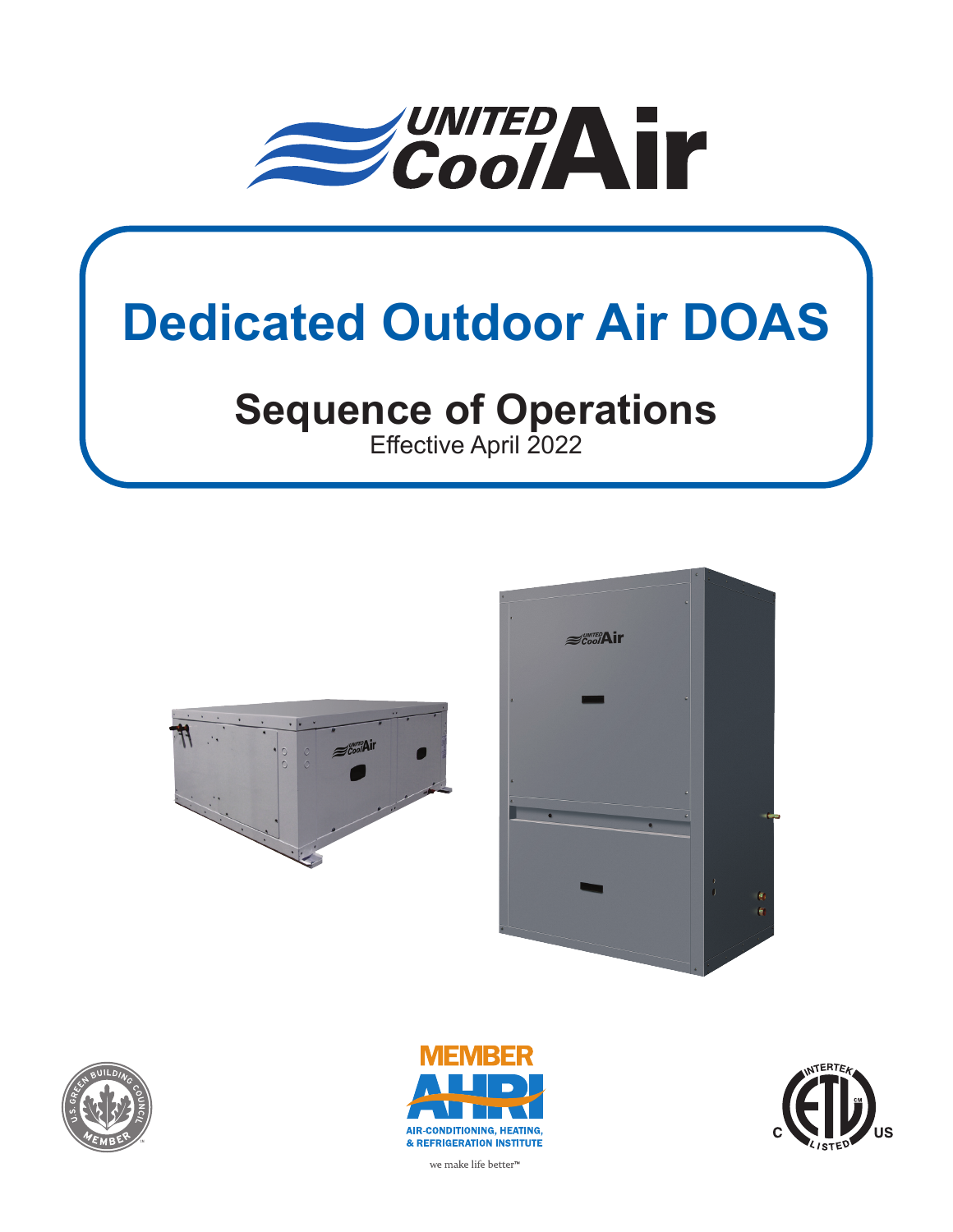

*Sequence of Operations*

### **Dedicated Outdoor Air System (DOAS) Sequence**

The Dedicated Outdoor Air System otherwise known as "DOAS" is a unit designed to deliver 100% conditioned outdoor air at room/space neutral conditions to satisfy fresh air for Indoor Air Quality (IAQ) requirements. Each unit is designed to dehumidify the outdoor air based on actual outdoor air dew point temperature to maintain the supply air dew point temperature. The supply air is reheated back to room/space neutral conditions using the Supply Air Temperature sensor and Reheat Set point. The DOAS unit is based on the space or zone being conditioned having their own primary source of cooling and/or heating and provides outdoor air at room neutral conditions only.

#### **System Start/Stop**

The system is on when all enable points are set to the ON position. These enable points are as follows:

System ON/OFF: The System ON/OFF selector is found in the System ON/OFF menu of the controller's Main Menu using the unit's display terminal.

Remote ON/OFF: If a Remote ON/OFF switch is field wired into the unit controller, the remote ON/OFF input requires a voltage free dry contact closure to start unit operation. Terminal blocks are provided with a jumper installed to close the input if the function is not used.

BMS ON/OFF: (optional) System must be enabled through BMS. Default position is on.

#### **Outdoor Air Damper Output**

Once all enable points are on, and the system is on and in the occupied mode, a relay output will energize and open the field supplied field installed outdoor air damper after an initial (adjustable) unit start delay. The outdoor air damper output allows the damper to drive open based on either of two methods.

- **1.** Outdoor Air Damper Time Delay Allows the Outdoor Air Damper to drive open for the adjustable damper time delay before starting the unit's Supply Air Blower.
- **2.** Outdoor Air Damper End Switch (option) Allows the Outdoor Air Damper to drive open but will not start the unit's Supply Air Blower(s) until the Outdoor Air Damper End Switch provides contact closure back to the unit's controller verifying that the Outdoor Damper is open.

#### **Supply Air Blower**

Once the optional Outdoor Air Damper is open, the output for the Supply Air Blower energizes. The supply air blower operates continuously to provide constant air flow while the unit is on and in the occupied mode. The controller monitors for loss of air flow by the air proving switch. When a loss of airflow occurs, the output for the supply air blower is deenergized and the controller provides a loss of airflow alarm.

#### **Ventilation Mode**

The system will operate in the Ventilation Mode only when the outdoor air dew point temperature is below the supply air dew point set point and the Supply Air Temperature is between Supply Air Temp Cooling/Heating Proportional Band Set Points.

#### **Dehumidification by Supply Air Dew Point**

The Outdoor Air Dew Point is calculated by the Outdoor Temperature and Humidity Sensor. If the Outdoor Air Dew Point is greater than the Supply Air Dew Point Set point, the controller energizes compressors for dehumidification mode. If the unit has a modulated compressor, the modulated compressor shall temper the outdoor air to maintain the supply air dew point set point. Compressors are modulated/staged by the Leaving Evaporator Temperature Sensor (DXT). Should the outdoor air dew point temperature continue to rise and/or the air temperature leaving the evaporator coil continue to rise, the unit controller shall energize additional modulated or staged compressors available to condition the leaving air temperature of the evaporator to the supply dew point set point. Dehumidification takes priority over cooling and heating modes.

#### **Smart Cool Mode**

The system shall perform smart cooling when the outdoor air temperature is below the supply air temperature minus ½ of the control set point's band setting and the supply temperature is above the supply temperature set point plus  $\frac{1}{2}$  the proportional band set point. Smart Cool Mode was developed in efforts to help lower energy costs to the customer.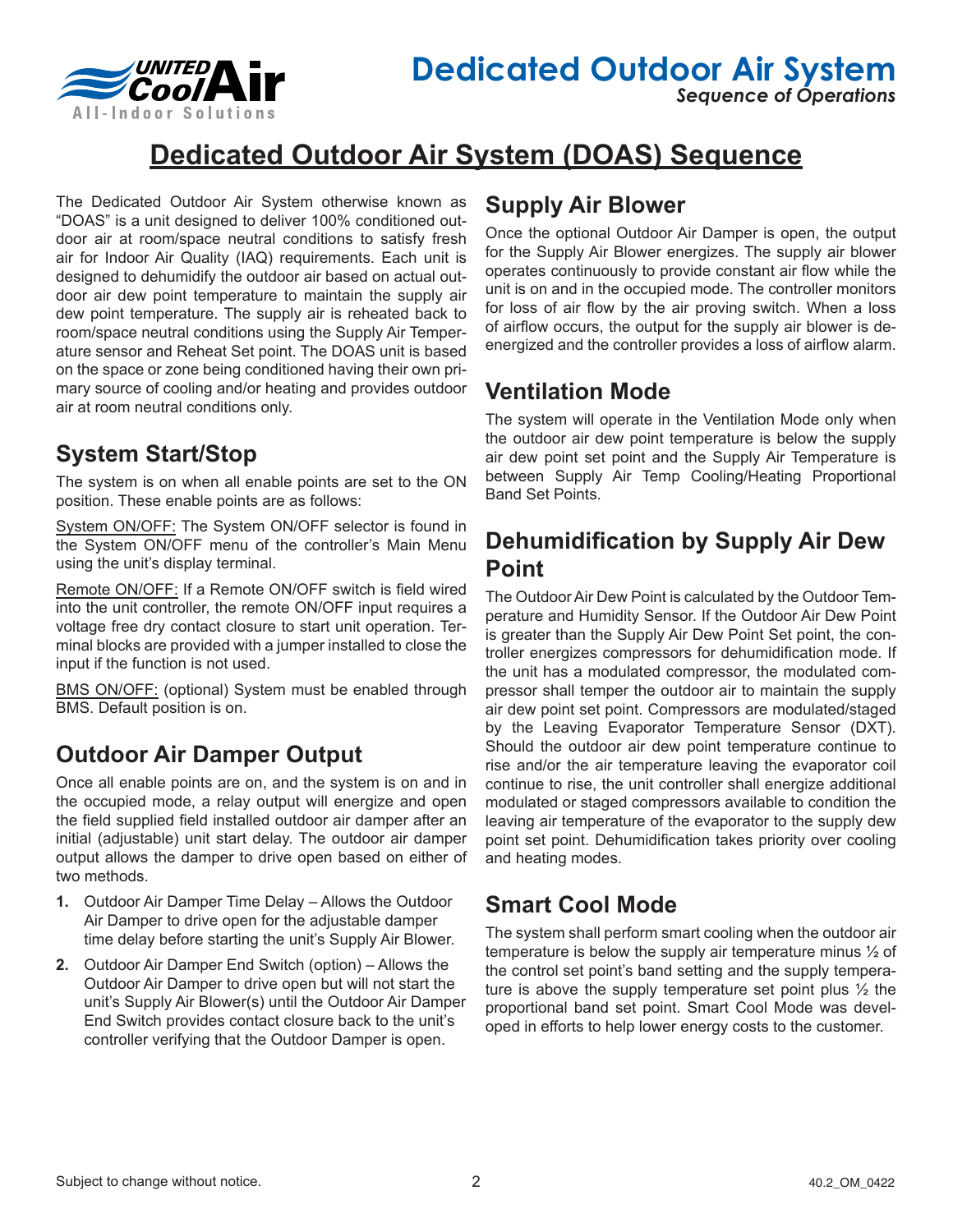

#### **Dedicated Outdoor Air System** *Sequence of Operations*

#### **Cooling Mode by Supply Air Temperature**

Cooling is based on Cooling Demand which is calculated by the Supply Air Temperature (SAT) sensor, Supply Cool Set point, and Supply Cool Proportional Band. If the Supply Air Temperature is greater than or equal to the Supply Air Temperature Set point plus the Supply Air Temperature Proportional Band Set Point, the Cooling Demand shall be 100%. A modulated compressor starts when the demand for the compressor is greater than 30%. Each additional stage of fixed speed compressor is then energized when the demand for the modulated compressor is equal to 100% plus 25% demand (this is the minimum allowable for the digital or variable compressor) for start of the next stage. Once the next stage of compressor starts, the modulated compressor falls back to the 25% minimum demand and then slowly starts to ramp upward based on further increase of demand for the cooling. Should the total cooling demand start to fall, the staged compressor shall de-energize when the cooling demand for the staged compressor falls below 75%. At that point, the modulated compressor shall return to 100% full capacity and then modulate downward if the total cooling demand continues to fall.

#### **Smart Heat Mode**

The system shall perform smart heating when the outdoor air temperature is above the supply air temperature plus ½ of the control set point's band setting and the supply temperature is below the supply temperature set point plus ½ the proportional band set point. Smart Heat Mode was developed in efforts to help lower energy costs to the customer.

#### **Heating Mode by Supply Air Temperature**

Heating is based on Heating Demand which is calculated by the Supply Air Temperature (SAT) sensor, Supply Heat Set point, and Supply Heat Proportional Band. If the Supply Air Temperature is less than or equal to the Supply Air Temperature Set point minus the Supply Air Temperature Proportional Band Set Point, the Heating Demand shall be brought back to 100% full capacity. If the heat demand continues to fall, the output to the modulating heat device continues to fall.

The output to the heating device starts immediately as the heating demand rises above 0% heating demand. When the demand for the modulating heater is 100%, if there are additional staged heaters within the system the next stage of heating is brought on and the modulating device is dropped

to 0% demand and starts to modulate upward again if the heating demand continues to rise. If the heating demand starts to fall and the demand for the staged heater reaches 0%, the staged heater de-energizes. At that point, the modulating heating device is brought back to 100% full capacity and then modulates downward as the total heating demand continues to fall.

#### **Modulating Hot Gas Reheat**

The Hot Gas Reheat coil is modulated to maintain the supply air temperature at the Reheat Set Point. During dehumidification/dew point control, the outdoor air is conditioned to maintain the Leaving Evaporator Temperature of the evaporator coil at the Supply Air Dew Point Set Point. If the supply air temperature is less than the Reheat Set point and the modulated compressor is operating for dehumidification/ dew point control, the Hot Gas Reheat is modulated to maintain the Supply Air Temperature at the Reheat Set point.

#### **Space Dew Point Control (Option)**

Space Dew Point Control is a feature that is disabled by default. For Space Dew Point Control to operate properly, the factory provided Wall Mount Temperature and Humidity Sensor must be installed inside the space being conditioned. In addition, when the United CoolAir provided Dedicated Outdoor Air unit is directly coupled with other air handing units, this feature must be left disabled as this setup cannot condition the spaces being controlled.

Customers can enable Space Dew Point Control under the System Enables menu by setting Space Dew Point to Yes. A Space Dew Point Set Point and Dead Band shall then appear under the Set Points menu. Space Dew Point must be greater than the Space Dew Point Set Point plus the Space Dew Point Dead Band to activate Space Dew Point Control. Space Dew Point Control shall be active until the Space Dew Point is less than the Space Dew Point Set Point minus the Space Dew Point Dead Band. Example: Space Dew Point Set Point is 55.0˚F and the Dead Band is 1.0˚F. If the Space Dew Point rises above 56.0˚F then Space Dew Point Control becomes active.

During Space Dew Point Control, the leaving air temperature from the evaporator coil shall be limited to the Supply Dew Point Set Point. So if the Supply Dew Point Set Point is 54.0˚F the leaving air temperature from the evaporator shall maintain as close to 54.0˚F as possible during Space Dew Point Control mode. With this option, the Reheat is still based on the same Modulating Hot Gas Reheat.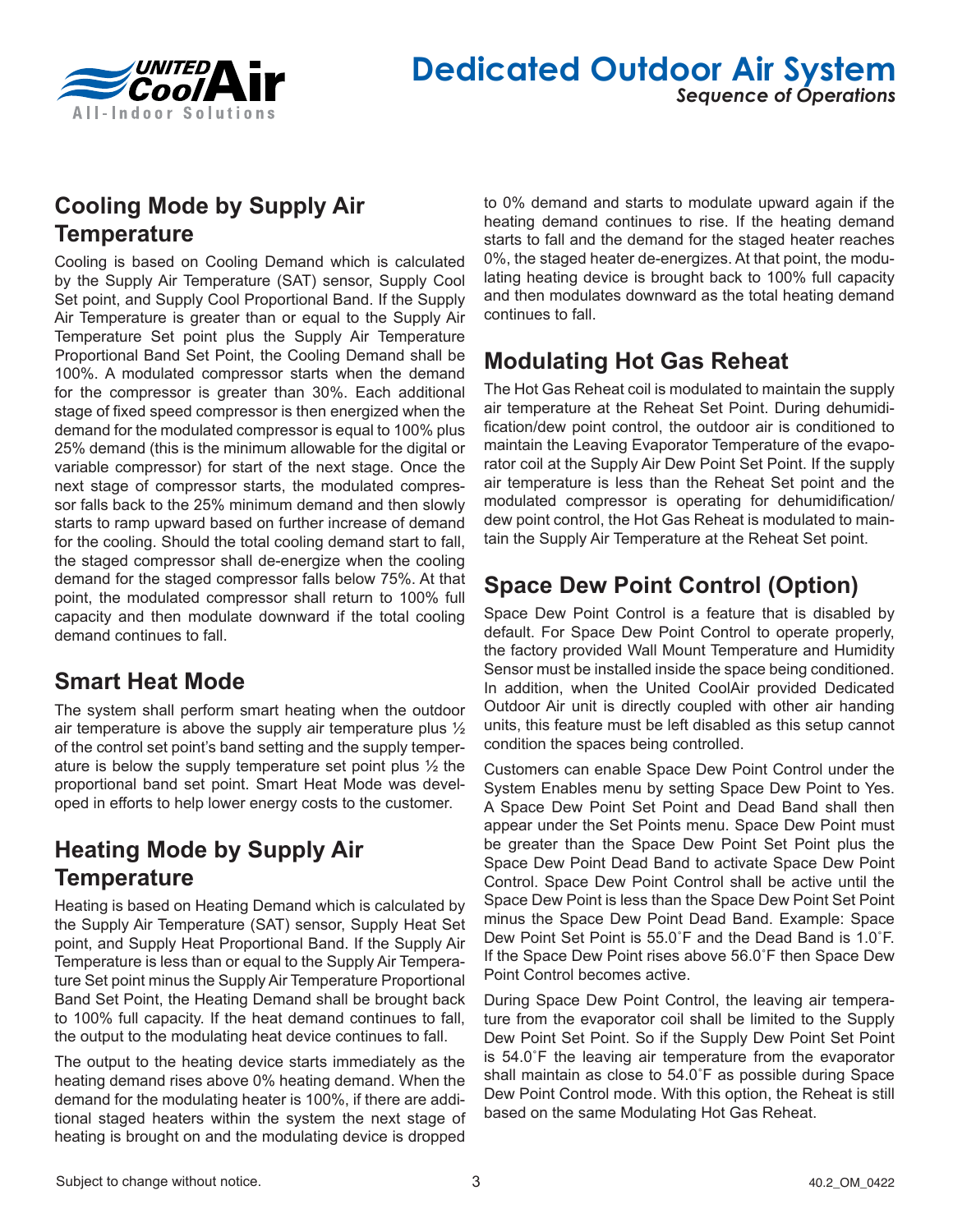

## **Dedicated Outdoor Air System**

*Sequence of Operations*

#### **Unoccupied Mode**

During Unoccupied Mode, all outputs are de-energized, fresh air dampers are closed and the supply air blower is off.

#### **Unoccupied Override**

There are three methods of Unoccupied Override that may be utilized to override the Unoccupied Mode, to restart the unit to temporarily continue the conditioning process. These methods for Unoccupied Override are initiated 1) by User Interface, 2) by Digital Input, or 3) by BMS point interlock.

#### **Unoccupied Override by User Interface**

The User Interface has an Unoccupied Override trigger built in on the last page of the main System Status screens. Simply press the Up one time and the Unoccupied Override screen appears. Set the Duration (Override Time) and Override position (on), to start the override process. Once the Elapsed time equals the Duration, the unit will return to unoccupied mode.

#### **Unoccupied Override by Digital Input**

(Requires available digital input and a voltage free dry contact closure momentary push button)

A digital input can be set up to receive a momentary push button contact closure to initiate the start period of the Unoccupied Override function. The Unoccupied Time period will follow the existing Duration (Override Time) that is set into the wall display just as it would by initiating it at the wall controller.

#### **Unoccupied Override by BMS**

(Requires the BMS Communications option)

A BMS Point is available and requires the BMS Option to initiate the Unoccupied Override function. The Duration (Override Time) for Unoccupied Override mode is also adjustable through BMS. Simply set the unoccupied override time period in minutes. Then Enable/Disable the Unoccupied Override point to start the Unoccupied Override process. If terminating Unoccupied Override before time expiration is desired then a reset point is also available.

#### **Sensors**

OAT: Outdoor Air Temperature is used to calculate the Outdoor Air Dew Point temperature. The OAT is a combination

OAT/OAH sensor that is factory-supplied, field-installed duct mount type that is to be installed in the outdoor air stream. The OAT is also used as a compressor lockout function when the outdoor temperature is too cold for cooling/dehumidification due to low coil loading. In addition, the OAT is used to determine if smart cooling or heating mode is available to satisfy the cooling or heating requirement.

OAH: Outdoor Air Humidity is used to calculate the Outdoor Air Dew Point temperature. The OAH is a combination OAT/ OAH sensor that is factory-supplied, field-installed duct mount type that is to be installed in the outdoor air stream.

SPAT: Space Air Temperature is used to determine the space dew point temperature for the Space Dew Point Control option (disabled by default). The SPAT is a combination SPAT/SPAH sensor that is factory-supplied, field-installed wall mount type that is to be installed in the space or zone being conditioned.

SPAH: Space Air Humidity is used to determine the space dew point temperature for the Space Dew Point Control option (disabled by default). The SPAH is a combination SPAT/SPAH sensor that is factory-supplied, field-installed wall mount type that is to be installed in the space or zone being conditioned.

DXT: Is the sensor installed between the Evaporator Coil and the Hot Gas Reheat Coil. The DXT is an Air Leaving Evaporator Temperature sensor. The DXT is used to determine the required dehumidification and cooling demands using the modulated compressor(s) to maintain the Supply Dew Point Set Point.

SAT: Supply Air Temperature sensor is factory-supplied fieldinstalled in the supply air ducting for calculating the Reheat Demand when the unit is dehumidifying. The Supply Air Temperature sensor is also used to calculate cooling and heating demands when there is no dehumidification requirement.

RPT: A refrigerant pressure transducer is factory installed in each compressor circuit on water cooled packaged units to maintain compressor head pressure during colder entering water conditions.

#### **Global Alarm**

As a standard, Interlock Terminal Blocks are provided for field connection to the Global Alarm dry contact closure output. Should the unit go into an alarm condition on any of the following items listed below, a relay will be energized to provide a dry contact closure to control a field provided alarm buzzer or indicator light to alert the customer of the alarm condition with the unit. The power required to drive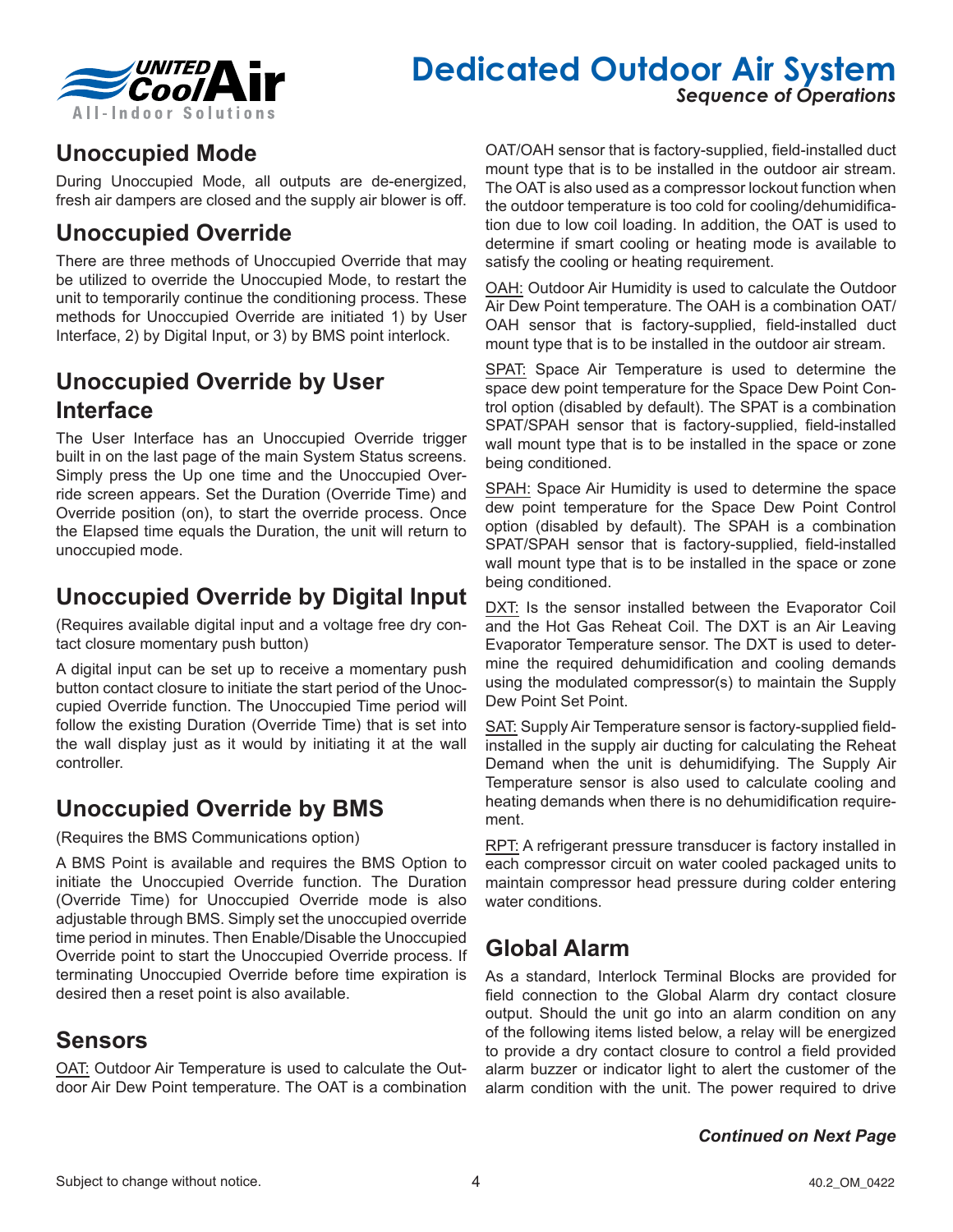

### **Dedicated Outdoor Air System**

*Sequence of Operations*

the field provided device shall be 24VAC powering a device of less than 3 amps maximum through the factory provided relay.

- Loss of Airflow
- Drain Pan Overflow
- Dirty Air Filter
- Heater High Temperature Limit
- Damper Failed to Open
- Fan Motor Overload
- Fire/Smoke Detected
- Freeze Stat Alarm (with Freeze Stat option)
- Preheat Coil Freeze Protection (with Preheat Coil option)
- Compressor High and Low Pressure
- Sensor Failure
- Temperature High or Low Alarms

#### **Compressor High Pressure Switch**

Each Compressor is protected with a high pressure cutout switch. The switch may vary in pressure range based on the type of refrigerant within the refrigerant circuit. For ON/ OFF Type Compressors, the high pressure switch is wired in series with the digital output that controls the ON/OFF function of the corresponding compressor.

The High pressure switch will open if the refrigerant pressure is greater than the refrigerant pressure set point. The open Compressor 1 High Pressure Switch will de-energize the relay that energizes and de-energizes the Compressor 1 Contactor. One of the relay contacts energizes and de-energizes the compressor contactor and the other relay contact sends the alarm signal back to the controller to let the controller know that Compressor 1 High Pressure switch tripped. The high pressure switch will take the compressor offline as it is wired to the relay that controls the contactor for the compressor but it will also allow the relay to provide the alarm signal.

Once the High Pressure Trip occurs, the compressor must be re-enabled under the System Enables menu in the controller.

**NOTE: R410A Refrigerant Systems require a manual reset of the switch due to higher operating pressures within the system.**

#### **Compressor Low Pressure Switch**

Each Compressor is protected by a Low Pressure cutout switch. The switch may vary in pressure range based on the type of refrigerant within the refrigerant circuit. Unlike the

high pressure switch, the low pressure switch is connected directly to a digital input on the controller. Should the Low Pressure Switch open during a compressor run cycle, the corresponding compressor will trip on low pressure safety. If this occurs, the controller will de-energize the corresponding digital output to the compressor contactor.

Once the Low Pressure Trip occurs, the compressor must be manually re-enabled under the System Enables menu in the controller. The low-pressure switches automatically reset once the pressure at switch rises above the switch's reset point.

#### **Heater High Temperature Cutout**

Factory provided heating banks are supplied with a heater high temperature cutout switch that trips as the surrounding air temperature at the switch causes the temperature on the switch to rise above the cutout point. The switch is bimetallic auto reset type. Should the switch trip, an alarm will be displayed on the controller alerting the customer to Heater High Temperature Cutout. If a heater high temperature cutout occurs, the heaters automatically restart once the surrounding air temperature cools the surface of the switch enough to allow the switch to reset.

#### **Sensor Failure**

There are two methods for sensor failure. One method is when the reading is above or below minimum and maximum range of the sensor. With this method, the sensor should be displaying a value on the display of the controller. The other method is a mis-wired or a sensor that simply was not installed during installation. This method will display a ###.# output for the failed sensor on the wall controller along with the label of the sensor.

#### **High and Low Limit Alarms**

Each controller has adjustability for High and Low set point alarms for the following sensors. The High and Low Limit Set Points are available under the Alarm Set Points menu. The sensors must be enabled for the High and Low Alarm Set Point display screens to appear. The following sensors have high and low alarm set point capability:

- Space Temperature
- Space Humidity
- Supply Temperature
- Refrigerant Pressure